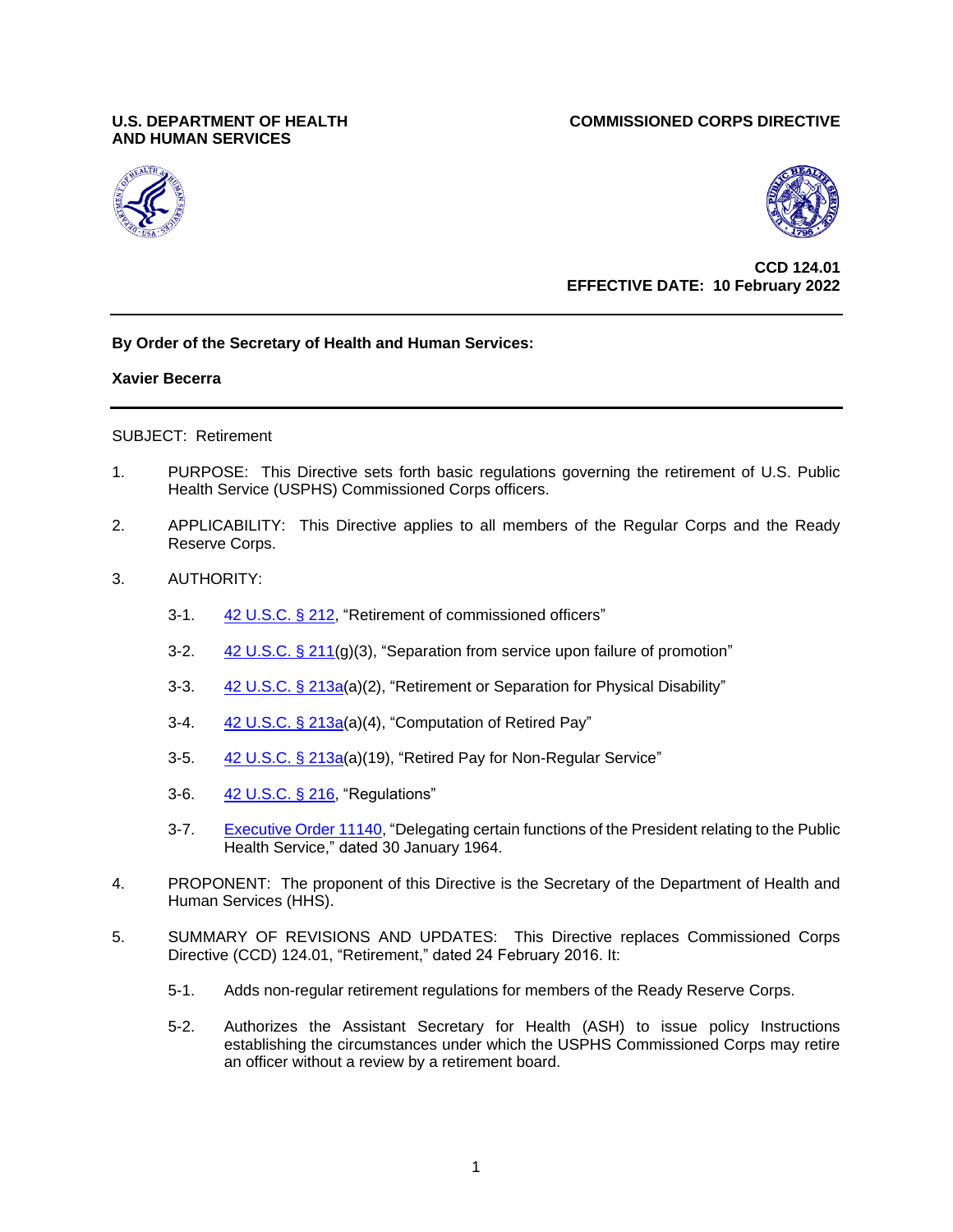- 5-3. Clarifies that a flag officer must have a Date of Initial Entry into Military/Uniformed Service (DIEMS) prior to 8 September 1980 to have that officer's retired pay calculated in accordance with 42 U.S.C. § 212(a)(5).
- 5-4. Adds the circumstances under which the USPHS Commissioned Corps may restrict retirements for officers who have between 20 to 30 years of creditable service.
- 5-5. Adds that the USPHS Commissioned Corps may retire officers, in accordance with policy issued by the ASH, who fail permanent promotion.
- 5-6. Clarifies that, for the purpose of determining retirement eligibility, "active service" other than as a Public Health Service (PHS) officer must be comparable to service performed by a PHS officer as determined in accordance with policy established by the ASH.
- 5-7. Clarifies that the ASH may issue Instructions regarding computation of retired pay for regular and non-regular retirements as authorized in 42 U.S.C. § 212, 42 U.S.C. § 213a(a)(4), and 42 U.S.C. § 213a(a)(19).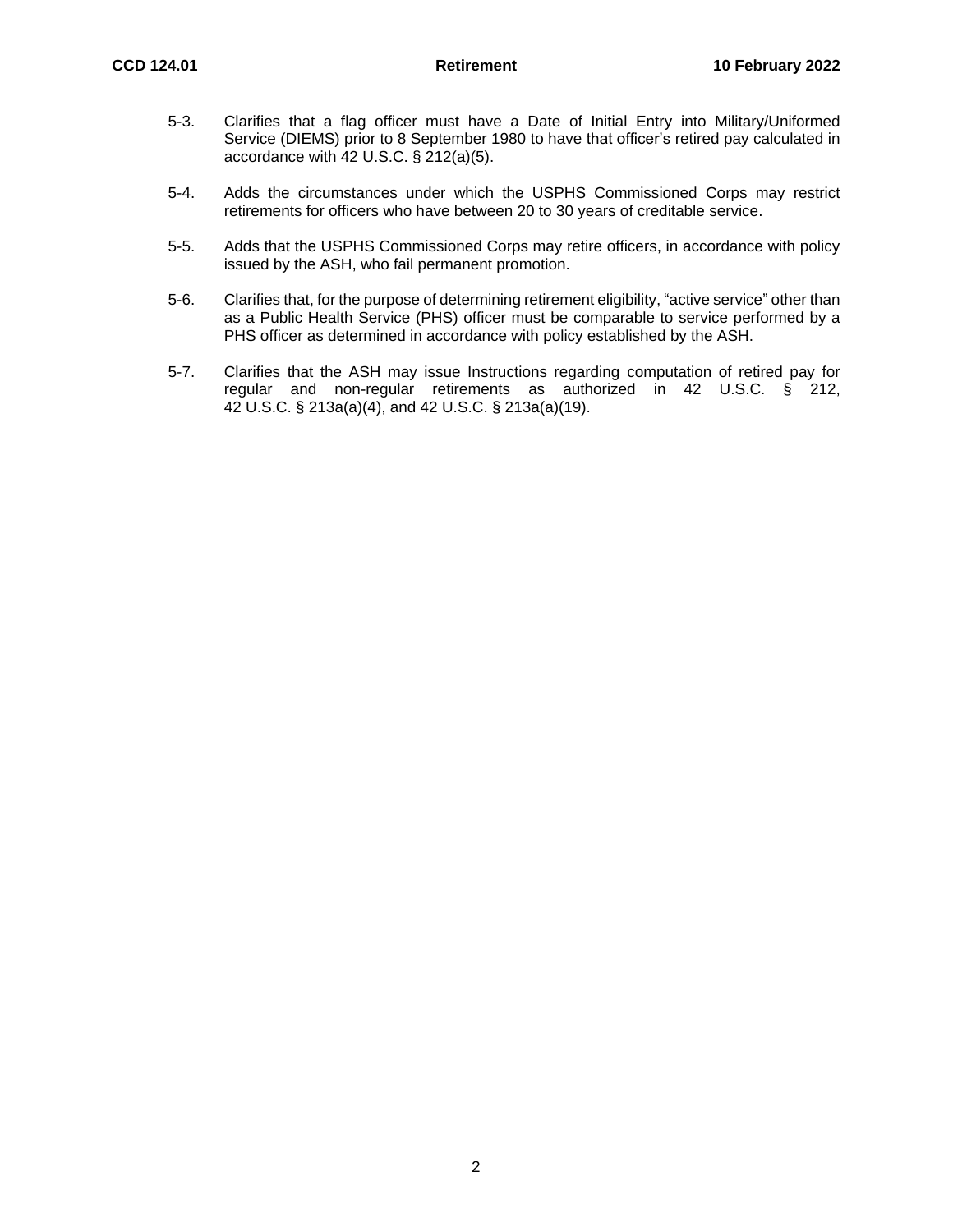- 6. POLICY: The provisions of this Directive are effective immediately, unless otherwise noted.
	- 6-1. Regular Retirement for Age. The USPHS Commissioned Corps will retire a Regular Corps officer on the first day of any month following the month in which the officer attains 64 years of age, provided that the officer has requested such retirement in accordance with policies prescribed by the Assistant Secretary for Health (ASH). This Section neither requires nor permits the involuntary retirement of an officer due solely to age.
	- 6-2. 30-Year Regular Retirement.
		- a. Involuntary Retirement. In accordance with policy established by the ASH, the USPHS Commissioned Corps may retire a non-flag Regular Corps officer, without the officer's consent, on the first day of any month following the completion of 30 years of active duty service. The USPHS Commissioned Corps will approve a retirement under this Subsection in accordance with policy established by the ASH.
		- b. Voluntary Retirement. The USPHS Commissioned Corps will retire a non-flag Regular Corps officer at the officer's request on the first day of any month following the officer's completion of 30 years of active duty service, provided that the officer has requested retirement in accordance with policy established by the ASH.
	- 6-3. 20-Year Regular Retirement.
		- a. General. The USPHS Commissioned Corps may retire an officer under Section 6-3.b or 6-3.c who has completed 20 years of active duty service, but less than 30 years of active duty service provided that at least 10 of those years were active duty commissioned service in any of the uniformed services (42 U.S.C. § 212(a)(3)).
		- b. Involuntary Retirement. In accordance with policy established by the ASH, the USPHS Commissioned Corps may retire an officer, without the officer's consent, on the first day of any month following the completion of the service described in Section 6-3.a.
		- c. Voluntary Retirement. The USPHS Commissioned Corps may retire an officer at the officer's request on the first day of any month after completing the service prescribed in Section 6-3.a, provided that the officer meets eligibility requirements established by the ASH and the retirement request and approval follow policies prescribed by the ASH. Furthermore, the ASH may restrict processing and approving officers' request to retire in the following circumstances, which are not subject to an appeal by the officer:
			- (1) The officer has not completed an active duty obligation (ADO);
			- (2) For the purpose of ensuring that the USPHS Commissioned Corps exercises appropriate fiscal responsibility as well as for proper long-term planning and utilization of the active duty force, the ASH may restrict retirement for officers who have not served at least 10 years of active commissioned service in the USPHS Commissioned Corps;
			- (3) The President or Secretary has declared an urgent or emergency public health care need (see Section 6-4.a., b., or c. of [CCD 121.02,](https://dcp.psc.gov/ccmis/ccis/documents/CCD_121.02.pdf) "Deployment and Readiness") and the ASH, without further delegation, issues a stop-loss order; or,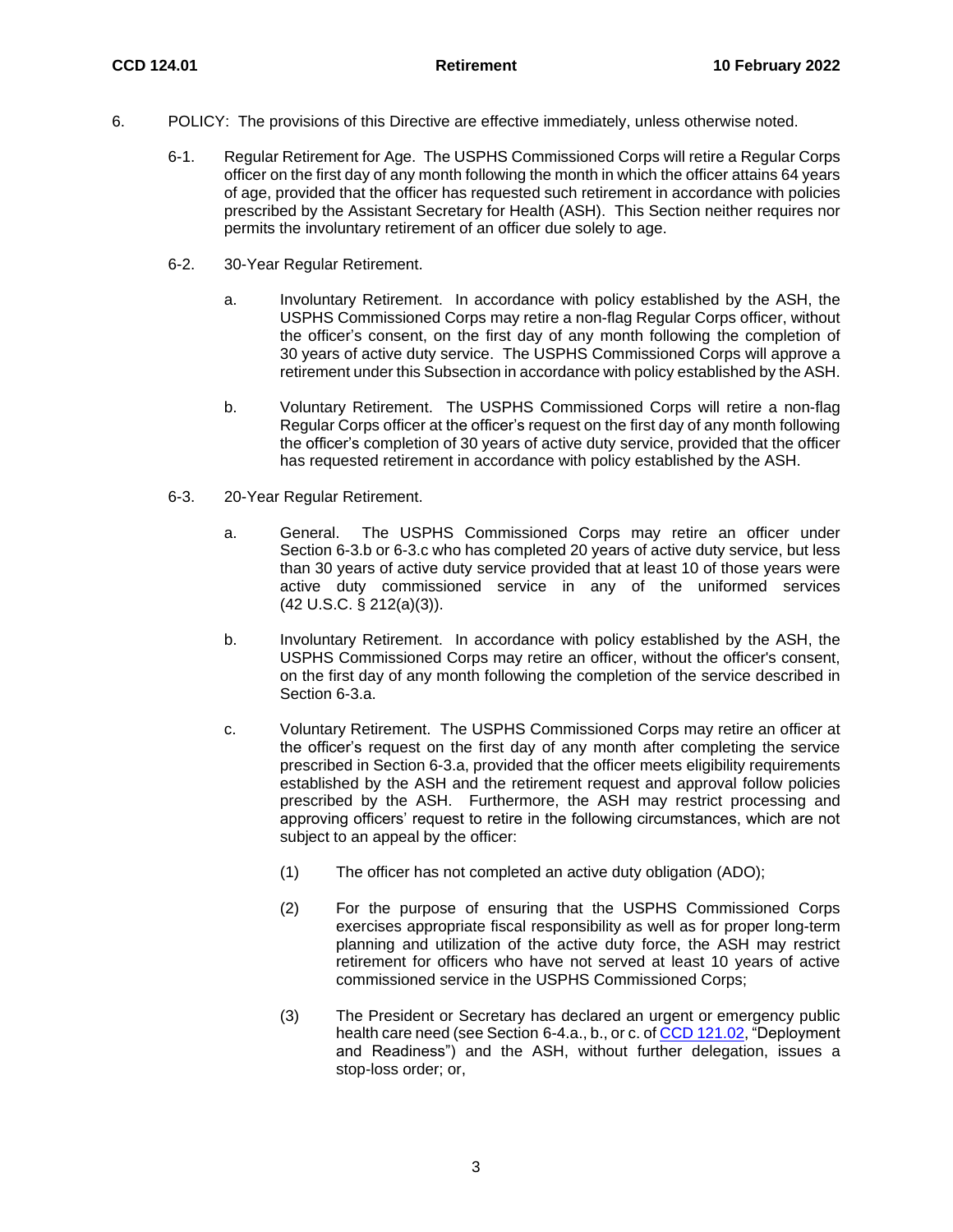- (4) In time of war or an emergency proclaimed by the President, or if the President has declared the USPHS Commissioned Corps to be a military service (see  $42$  [U.S.C. § 217\)](https://dcp.psc.gov/ccmis/ccis/CCISToc.aspx?ShowTOC=Yhttps://uscode.house.gov/view.xhtml?req=(title:42%20section:217%20edition:prelim)%20OR%20(granuleid:USC-prelim-title42-section217)&f=treesort&edition=prelim&num=0&jumpTo=true) and the ASH, without further delegation, has issued a stop-loss order.
- (5) Pending the outcome of an ongoing investigation regarding the officer's conduct or other action that is ongoing (e.g., Uniform Code of Military Justice (UCMJ) or civil criminal proceeding) and/or the officer's conduct warrants disciplinary or board action under [CCD 111.02,](https://dcp.psc.gov/ccmis/ccis/documents/CCD111_02.pdf) "Disciplinary Action."
- (6) Pending the outcome of a board proceeding under [CCD 111.02,](https://dcp.psc.gov/ccmis/ccis/documents/CCD111_02.pdf) "Disciplinary Action," or a board that has been convened under CCD [128.01,](https://dcp.psc.gov/ccmis/ccis/documents/CCD_128.01.pdf) "Medical Fitness for Duty."
- 6-4. Flag-Rank Regular Retirements.
	- a. Involuntary Retirement. The ASH may retire a flag officer who holds the O-7 or O-8 grade, without the officer's consent, on the first day of any month following the officer's completion of 33 (for those at the O-7 grade) or 36 years (for those at the O-8 grade) of active duty service, provided the officer has served at least 3 years of active duty in the USPHS Commissioned Corps at the highest flag grade successfully held. The ASH must notify the Secretary when an officer is retired under the preceding sentence. However, if an officer has not served at least three years of active duty in the USPHS Commissioned Corps at the highest flag grade held, the ASH must make a recommendation to waive the three-year requirement to the Secretary, and if the Secretary approves the waiver of the threeyear requirement the officer can retire.
	- b. Voluntary Retirement.
		- (1) The USPHS Commissioned Corps may retire a flag officer who holds the O-7 or O-8 grade and who is requesting retirement before completion of 33 or 36 years of active duty service, respectively, on the first day of any month following approval of the officer's request for retirement by the Secretary. Such officers must have served at least three years of active duty in the USPHS Commissioned Corps at the highest flag grade held unless the ASH makes a recommendation to waive the three-year requirement and the Secretary approves the waiver of the three-year requirement and the officer's request to retire.
		- (2) The USPHS Commissioned Corps will retire a flag officer at the officer's request on the first day of any month following the officer's completion of 33 years (for those at the O-7 rank) or 36 years (for those at the O-8 rank) of active duty service, provided the officer has requested retirement in accordance with policy established by the ASH. The ASH must notify the Secretary when an officer is retired under the preceding sentence. However, if an officer has not served at least three years of active duty in the USPHS Commissioned Corps at the highest flag grade held, the ASH must make a recommendation to waive the three-year requirement to the Secretary, and if the Secretary approves the waiver of the three-year requirement the officer can retire.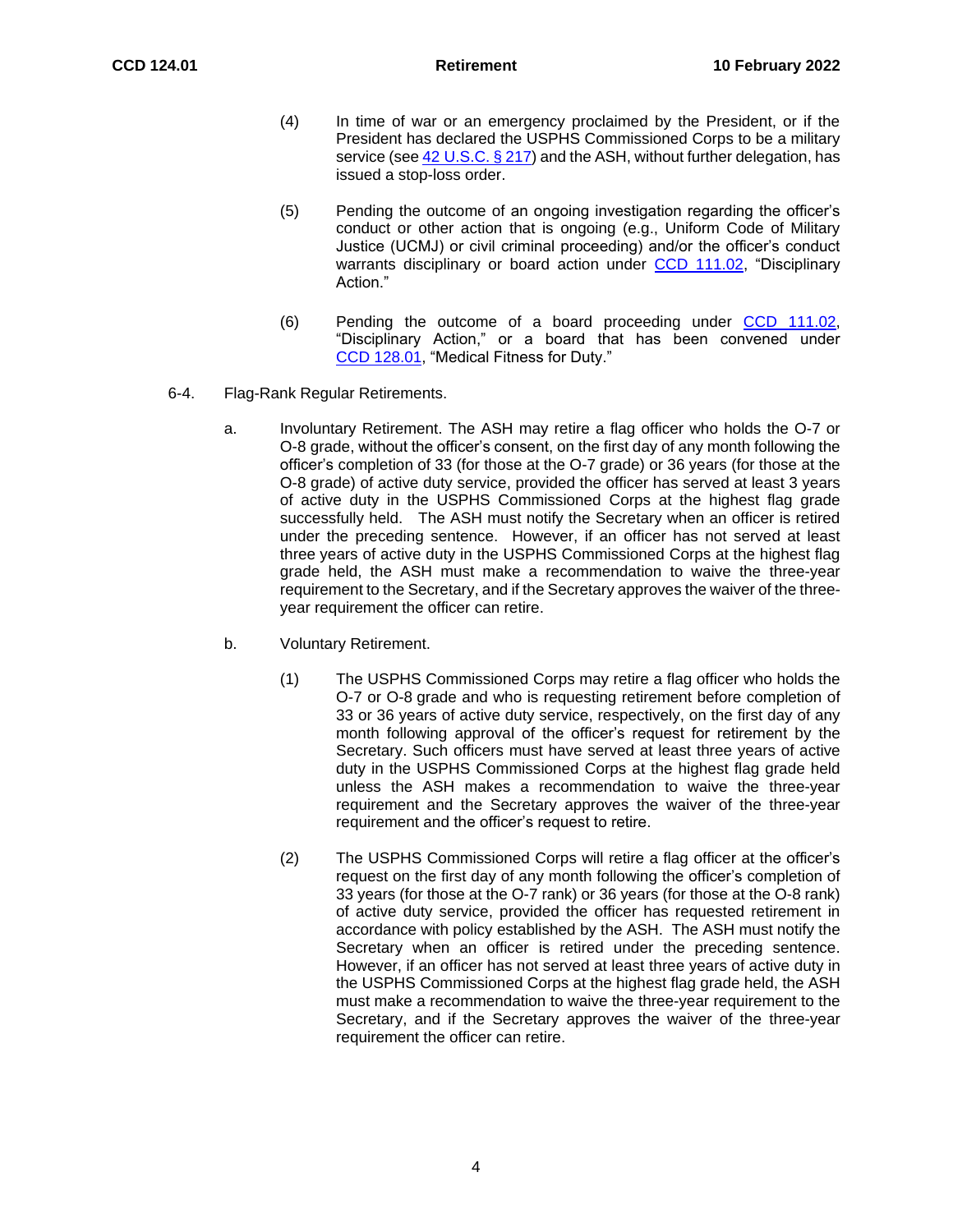- c. Enhanced Retired Pay Multiplier. Subject to the approval of the Secretary, the USPHS Commissioned Corps may compute the retired pay of an officer in accordance with 42 U.S.C. § 212(a)(5) provided that the officer:
	- (1) Has a Date of Initial Entry into Military/Uniformed Service (DIEMS) on or before 7 September 1980;
	- (2) Has 4 or more years of active-duty service in the USPHS Commissioned Corps as an Assistant Surgeon General (ASG), Deputy Surgeon General (DSG), and/or Surgeon General (SG);
	- (3) Has not less than 25 years of active duty service in the Regular Corps; and
	- (4) Is not placed into a retired status prior to the Secretary's approval of the application of the enhanced retired pay multiplier.
- 6-5. Non-Regular Retirements.
	- a. The ASH may approve the retirement of a member of the Ready Reserve Corps and transfer the member to the Retired Reserves any time after the member completes 20 qualifying years of service for eligibility for non-regular retired pay in accordance with 10 U.S.C. § 12732. The ASH will place these members on an inactive status list and they will remain in that status until they begin drawing retirement pay at age 60 or earlier as qualified. The ASH also may execute the transfer at the member's request provided the member makes the request and obtains approval in accordance with policies prescribed by the ASH. In accordance with 10 U.S.C. § 12735, the ASH may at any time recall to active status a member of the Ready Reserve Corps, who is on an inactive status list, without the member's consent. Furthermore, the ASH may restrict processing and approving officers' request to retire in the following circumstances, which are not subject to an appeal by the officer:
		- (1) The officer has not completed a commissioned service obligation (CSO);
		- (2) For the purpose of ensuring that the USPHS Commissioned Corps exercises appropriate fiscal responsibility as well as for proper long-term planning and utilization of the reserve force, the ASH may restrict retirement for officers who have not served at least 10 years in an active status in the USPHS Commissioned Corps;
		- (3) The President or Secretary has declared an urgent or emergency public health care need (see Section 6-4.(a), (b), or (c) of CCD 121.02, "Deployment and Readiness") and the ASH, without further delegation, issues a stop-loss order; or,
		- (4) In time of war or an emergency proclaimed by the President, or if the President has declared the USPHS Commissioned Corps to be a military service (see 42 U.S.C. § 217) and the ASH, without further delegation, issues a stop-loss order.
		- (5) Pending the outcome of an ongoing investigation regarding the officer's conduct or other action that is ongoing (e.g., UCMJ or civil criminal proceeding) and/or the officer's conduct warrants disciplinary or board action under CCD 111.02, "Disciplinary Action."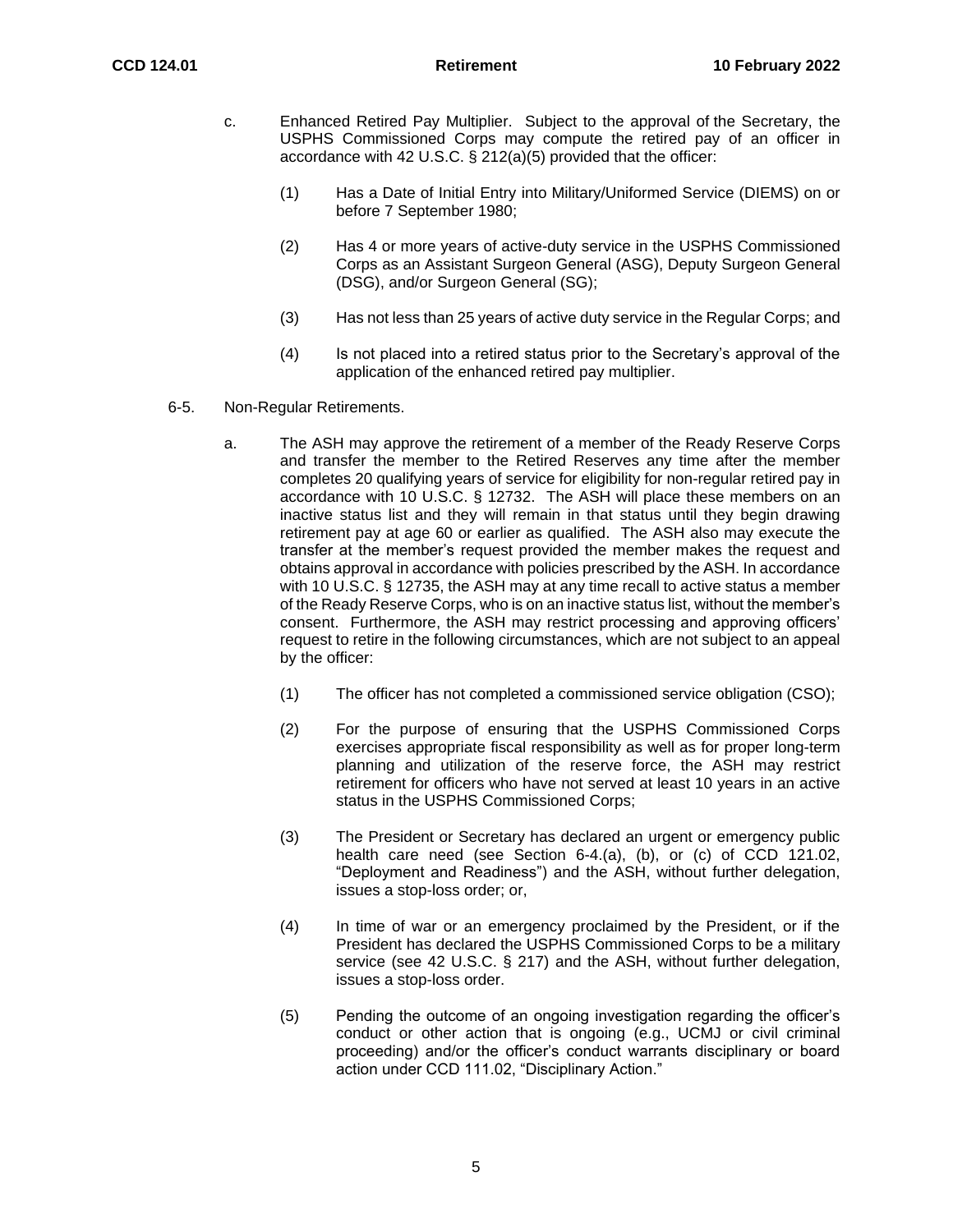- (6) Pending the outcome of a board proceeding under CCD 111.02, "Disciplinary Action," or a board that has been convened under CCD 128.01, "Medical Fitness for Duty."
- b. The ASH will notify a member who has completed the years of service required for eligibility for non-regular retired pay. The ASH must send this notice, in writing, to the officer within one year after the officer becomes eligible for retirement. The communication must include notice of the elections available under the Survivor Benefit Plan (SBP) established under Subchapter II of Chapter 73 of Title 10, and the effects of such elections.
- c. A member of the Ready Reserve Corps who is eligible for non-regular retired pay must apply for such pay in accordance with policy established by the ASH.
- d. The Director, Commissioned Corps Headquarters (CCHQ), will periodically notify each member of the Ready Reserve Corps of the current eligibility age for retired pay, including any reduced eligibility age by reason of the operation of 10 U.S.C. § 12731(f)(2). The Director, CCHQ, will provide the notice by such means as the Director, CCHQ considers appropriate, taking into account the cost of provision of notice and the convenience of members.
- e. In accordance with 10 U.S.C. § 12731b, the ASH may make a determination to treat a member of the Ready Reserve Corps as having met the 20 years of service required for eligibility for non-regular retired pay provided that the member is unfit solely due to a physical disability and has at least 15 years, and less than 20 years, of service that is eligible for non-regular retired pay.
- f. For the purpose of computing years of service under 10 U.S.C. §§ 12732 and 12733, the ASH may designate as a service school any school at which a member of the Ready Reserve Corps is attending a prescribed course of instruction. The ASH will also establish which drills or periods of equivalent instruction are eligible to receive points.
- g. The USPHS Commissioned Corps may not place the following individuals into a component of the Ready Reserve Corps:
	- (1) An individual who is eligible for a regular retirement or who is receiving retired pay under Title 42 or Title 10;
	- (2) An individual who is eligible for a reserve retirement for non-regular service or who is receiving retired pay for non-regular service under 10 U.S.C. Chapter 1223; or
	- (3) An individual of the former Reserve Corps (as it existed prior to 23 March 2010) who is receiving retired pay under Title 42 or Title 10.
- 6-6. Disability Retirement. The USPHS Commissioned Corps may consider an officer for disability retirement with or without a specific application from the officer for such retirement. The USPHS Commissioned Corps will handle all such cases in accordance with the regulations contained in CCD [128.01,](http://dcp.psc.gov/eccis/documents/CCPM49_3_1.pdf) "Medical Fitness for Duty," including composition of the Medical Review Board and Medical Appeals Board.
- 6-7. Failure of Promotion Retirement.
	- a. Not Restricted Promotion to the O-5 Grade. An officer of the Regular Corps who after having been twice examined for promotion and fails to be promoted to the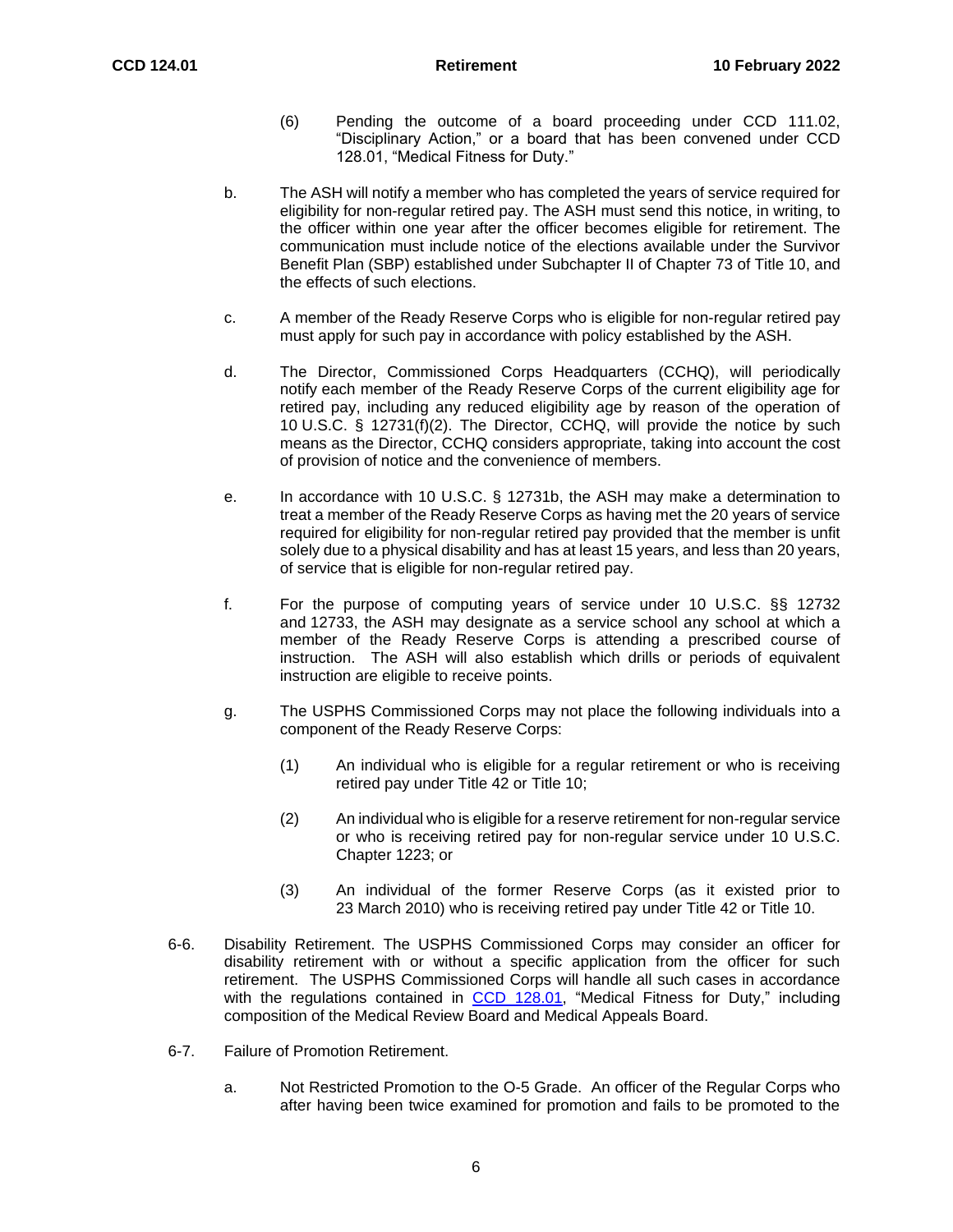permanent O-5 grade (when that grade and category is not restricted) will be considered not in line for promotion and will, at such time thereafter, as the SG determines, be retired from the USPHS Commissioned Corps with retired pay, unless the officer is otherwise separated.

- (1) Until the USPHS Commissioned Corps retires the officer or the officer otherwise separates, voluntarily or involuntarily, the officer will serve at the permanent O-4 grade.
- (2) The SG may not retain such an officer on active duty beyond the first day of the month following the officer's completion of 20 years of active duty service except to provide the officer adequate notification (not to exceed six months) of their retirement. However, the SG may retain the officer on active duty for a longer period if a Medical Review Board (MRB) has been convened in accordance with [CCD 128.01,](https://dcp.psc.gov/ccmis/ccis/documents/CCD_128.01.pdf) "Medical Fitness for Duty," to determine the officer's fitness for duty.
- b. Other Failures. The USPHS Commissioned Corps may retire an officer of the Regular Corps, in accordance with policy issued by the ASH, who has completed at least 20 years of active duty service and who has failed to be promoted to any grade.
- 6-8. Retirement Boards. The USPHS Commissioned Corps may convene a retirement board, in accordance with policies established by the ASH, to review and make a recommendation regarding an officer's involuntary retirement, an officer's request to retire, or a request by an Operating Division/Staff Division/non-HHS organization to retain an officer on active duty beyond a mandatory retirement date established by the ASH (e.g., beyond 30 years of active service for an officer who holds the O-6 grade). When convening a retirement board, the Director, CCHQ, will determine the composition of such board and applicable procedures in accordance with policies established by the ASH, provided that:
	- a. Each board will issue a report that sets forth its finding(s) and recommendation(s) and lists all document(s) and evidence relied upon in reaching its recommendation; and
	- b. When a board's recommendation is not unanimous, the report will list one or more of the minority views along with the justification and a listing of all document(s) and evidence relied upon in reaching the minority view.
- 6-9. For purposes of 42 U.S.C. § 212(d)(2), active service in the Public Health Service (PHS), other than as a commissioned officer, means service, comparable to service performed by commissioned officers of the Regular Corps, in any HHS component that has been designated as a part of the PHS in statute or by the Secretary through the authority under 42 U.S.C. § 203. In order for the USPHS Commissioned Corps to credit such service, the officer's prior active service in a component must coincide with the time period that the Secretary designates the component as part of the PHS and must be comparable to service performed by an officer as determined in accordance with policy established by the ASH. Any service in a component that does not coincide with the component's organizational designation as part of the PHS is not creditable.